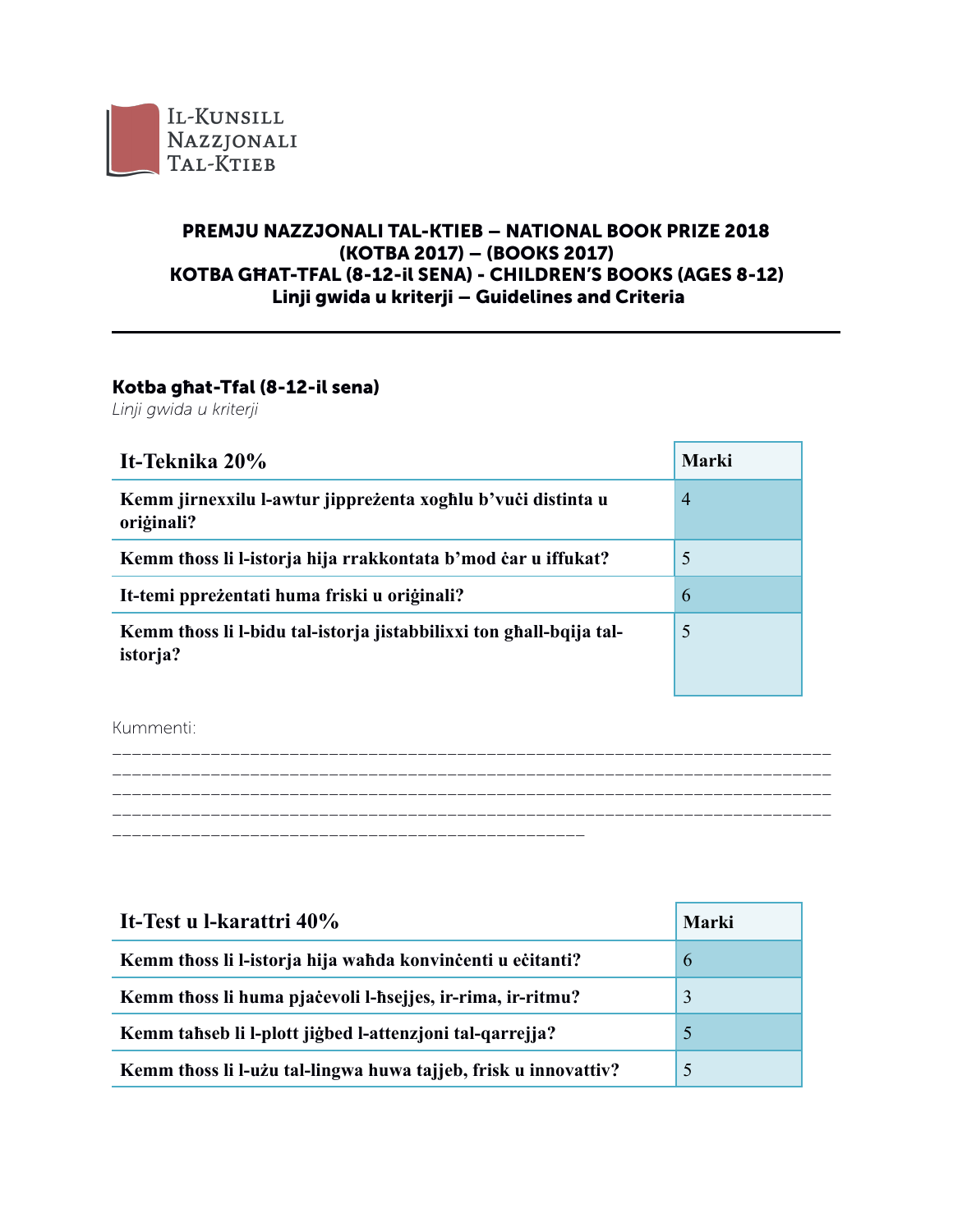| Hemm djalogu naturali u mhux imqanzah jew li jispjega zizejjed?                                                                     | 6              |
|-------------------------------------------------------------------------------------------------------------------------------------|----------------|
| Kemm tahseb li l-karattri huma interessanti?                                                                                        | 6              |
| L-awtur jirnexxilu jikkonkretizza l-ideat tieghu permezz tal-karattri<br>u l-azzjonijiet taghhom u mhux permezz ta' vući didattika? | $\overline{4}$ |
| Dan huwa xoghol minghajr zbalji tipografići, ortografići u<br>grammatikali?                                                         | 5              |

Kummenti:

| Ir-Relazzjoni bejn it-test u l-illustrazzjoni 20%                                                                 | Marki          |
|-------------------------------------------------------------------------------------------------------------------|----------------|
| Kemm thoss li l-illustrazzjonijiet jirrelataw tajjeb mat-test?                                                    | $\mathfrak{H}$ |
| Thoss li l-illustrazzionijiet huma friski u mhux antikwati?                                                       | 6              |
| Hemm sens ta' unità fl-illustrazzionijiet?                                                                        | $\overline{4}$ |
| Tahseb li l-illustrazzjonijiet jaghtu xejriet ģodda lill-istorja, lil hinn minn 5<br>dak li qed jintqal fit-test? |                |

Kummenti:



| Impressjoni Generali 20%                                                                                  | Marki |
|-----------------------------------------------------------------------------------------------------------|-------|
| Kollox ma' kollox tahseb li l-ktieb "jahdem" – jiğifieri thoss li jilhaq l-<br>ghanijiet li kellu jilhaq? | 6     |
| Thoss li dan huwa ktieb li jaghti gost lill-qarrejja?                                                     | 8     |
| Kemm thoss li t-tematika tal-ktieb hija adattata ghall-età li tindirizza?                                 | 6     |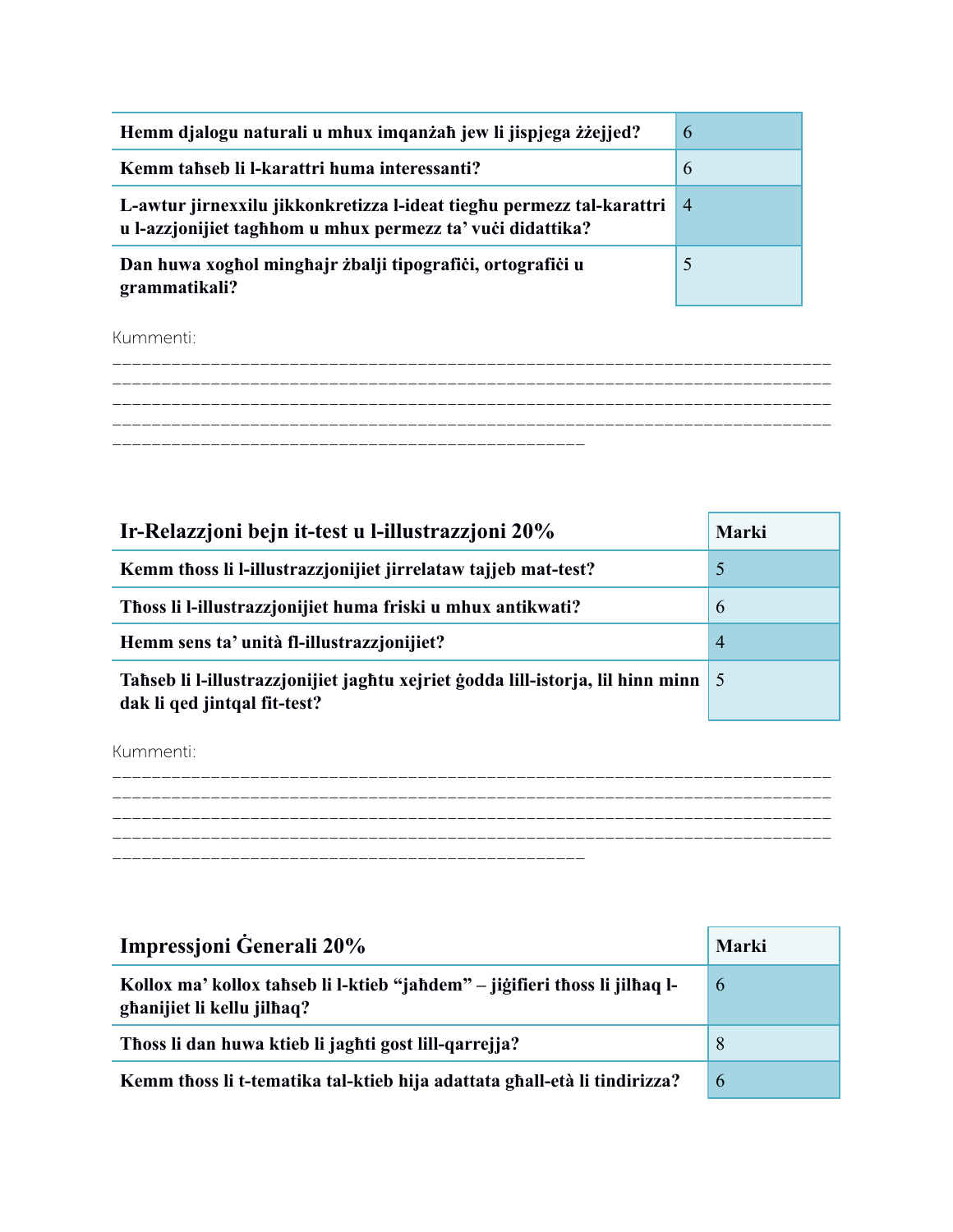Kummenti: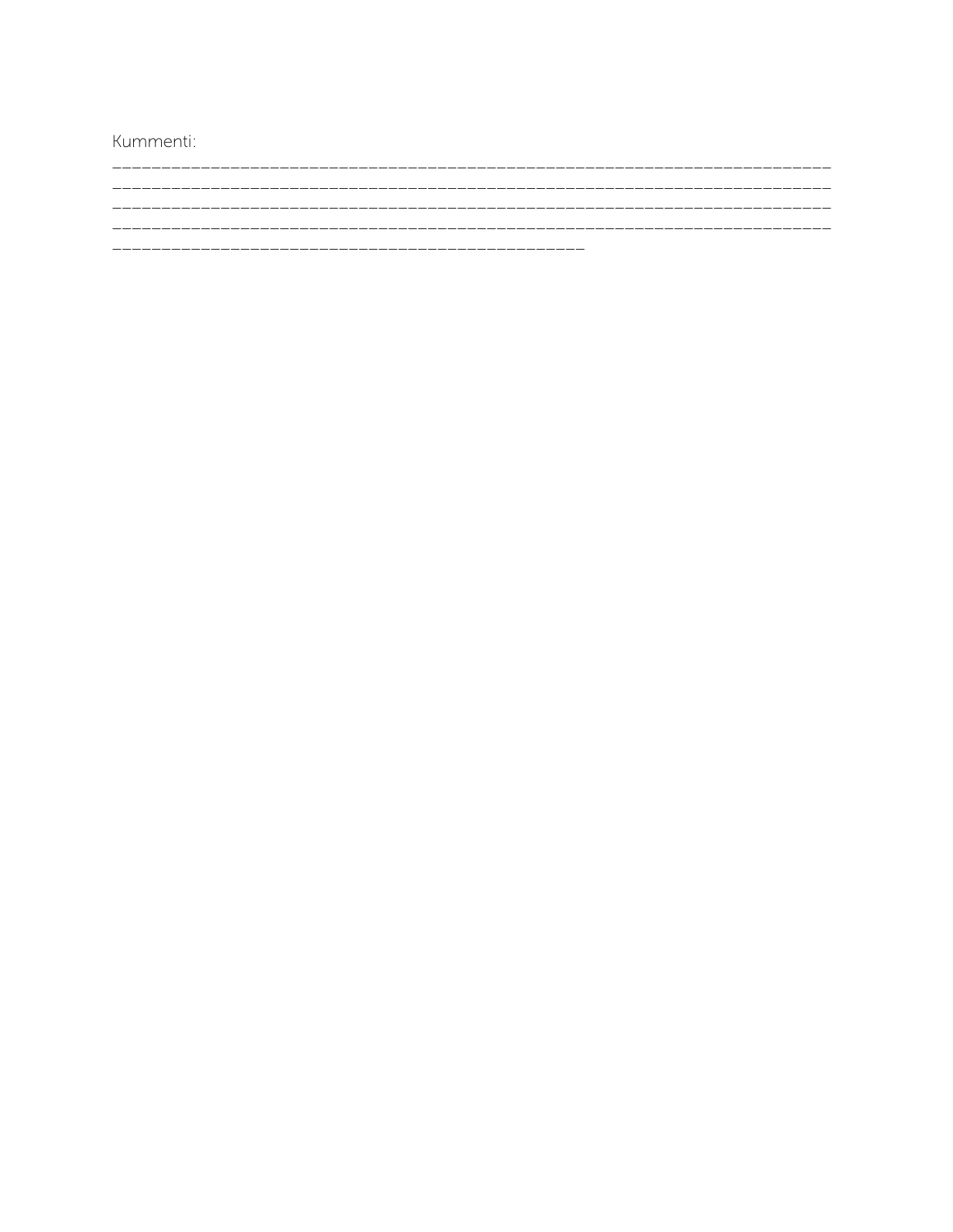## Children's Books (ages 8-12)

*guidelines and criteria* 

| Technique 20%                                                                  | <b>Marks</b>   |
|--------------------------------------------------------------------------------|----------------|
| Does the author present his/her work with a distinctive and original<br>voice? | $\overline{4}$ |
| Is the story told in a clear and focused manner?                               | 5              |
| Is the subject matter presented in a fresh and original way?                   | 6              |
| Does the opening set the tone of the entire story?                             | 5              |

Comments:

\_\_\_\_\_\_\_\_\_\_\_\_\_\_\_\_\_\_\_\_\_\_\_\_\_\_\_\_\_\_\_\_\_\_\_\_\_\_\_\_\_\_\_\_\_\_\_\_\_\_\_\_\_\_\_\_\_\_\_\_\_\_\_\_\_\_\_\_\_\_\_\_\_ \_\_\_\_\_\_\_\_\_\_\_\_\_\_\_\_\_\_\_\_\_\_\_\_\_\_\_\_\_\_\_\_\_\_\_\_\_\_\_\_\_\_\_\_\_\_\_\_\_\_\_\_\_\_\_\_\_\_\_\_\_\_\_\_\_\_\_\_\_\_\_\_\_ \_\_\_\_\_\_\_\_\_\_\_\_\_\_\_\_\_\_\_\_\_\_\_\_\_\_\_\_\_\_\_\_\_\_\_\_\_\_\_\_\_\_\_\_\_\_\_\_\_\_\_\_\_\_\_\_\_\_\_\_\_\_\_\_\_\_\_\_\_\_\_\_\_ \_\_\_\_\_\_\_\_\_\_\_\_\_\_\_\_\_\_\_\_\_\_\_\_\_\_\_\_\_\_\_\_\_\_\_\_\_\_\_\_\_\_\_\_\_\_\_\_\_\_\_\_\_\_\_\_\_\_\_\_\_\_\_\_\_\_\_\_\_\_\_\_\_ \_\_\_\_\_\_\_\_\_\_\_\_\_\_\_\_\_\_\_\_\_\_\_\_\_\_\_\_\_\_\_\_\_\_\_\_\_\_\_\_\_\_\_\_\_\_\_\_

| Text and characters 40%                                                                                                          | <b>Marks</b>   |
|----------------------------------------------------------------------------------------------------------------------------------|----------------|
| Has the author constructed a convincing and compelling story?                                                                    | 6              |
| Are there pleasing sounds, rhymes and rhythm?                                                                                    | 3              |
| Does the plot structure engage the reader?                                                                                       | 5              |
| Is the usage of language good, fresh and innovative?                                                                             | 5              |
| Is the dialogue natural, that is, not stilted or overly explanatory?                                                             | 6              |
| Are the characters in this work sufficiently interesting?                                                                        | 6              |
| Does the author manage to concretise his/her ideas through the<br>characters and their actions and not through a didactic voice? | $\overline{4}$ |
| Is this work free of typographical, spelling, punctuation and<br>grammatical errors?                                             | 5              |

Comments:

\_\_\_\_\_\_\_\_\_\_\_\_\_\_\_\_\_\_\_\_\_\_\_\_\_\_\_\_ \_\_\_\_\_\_\_\_\_\_\_\_\_\_\_\_\_\_\_\_\_\_\_\_\_\_\_\_\_\_\_\_\_\_\_\_\_\_\_\_\_\_\_\_\_\_\_\_\_\_\_\_\_\_\_\_\_\_\_\_\_\_\_\_\_\_\_\_\_\_\_\_\_ \_\_\_\_\_\_\_\_\_\_\_\_\_\_\_\_\_\_\_\_\_\_\_\_\_\_\_\_\_\_\_\_\_\_\_\_\_\_\_\_\_\_\_\_\_\_\_\_\_\_\_\_\_\_\_\_\_\_\_\_\_\_\_\_\_\_\_\_\_\_\_\_\_ \_\_\_\_\_\_\_\_\_\_\_\_\_\_\_\_\_\_\_\_\_\_\_\_\_\_\_\_\_\_\_\_\_\_\_\_\_\_\_\_\_\_\_\_\_\_\_\_\_\_\_\_\_\_\_\_\_\_\_\_\_\_\_\_\_\_\_\_\_\_\_\_\_ \_\_\_\_\_\_\_\_\_\_\_\_\_\_\_\_\_\_\_\_\_\_\_\_\_\_\_\_\_\_\_\_\_\_\_\_\_\_\_\_\_\_\_\_\_\_\_\_